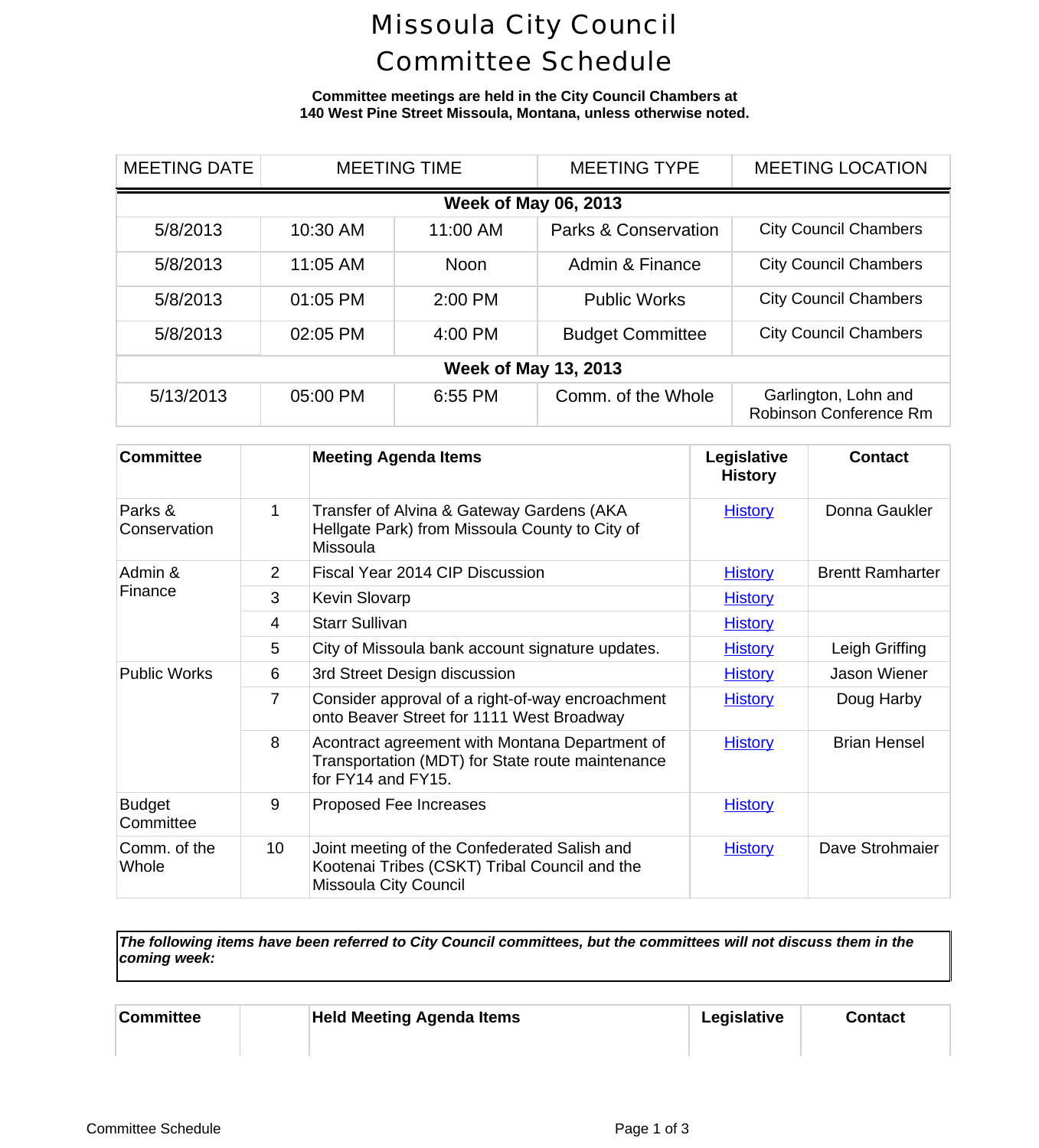# Missoula City Council Committee Schedule

### **Committee meetings are held in the City Council Chambers at 140 West Pine Street Missoula, Montana, unless otherwise noted.**

|                         |                |                                                                                                                                                                                                                         | <b>History</b> |                             |
|-------------------------|----------------|-------------------------------------------------------------------------------------------------------------------------------------------------------------------------------------------------------------------------|----------------|-----------------------------|
| Admin &                 | 1              | Discussion of Remote Attendance or Proxy Voting                                                                                                                                                                         | <b>History</b> | Caitlin C                   |
| Finance                 | $\overline{2}$ | Journal vouchers                                                                                                                                                                                                        | <b>History</b> |                             |
|                         | 3              | Budget transfers.                                                                                                                                                                                                       | <b>History</b> |                             |
|                         | 4              | Review the City's current policy for charging the<br>public for various City-produced documents.                                                                                                                        | <b>History</b> | Dave Stro                   |
|                         | 5              | Disposition of surplus City land.                                                                                                                                                                                       | <b>History</b> | Nancy H                     |
|                         | 6              | <b>Whistle Blower Policy</b>                                                                                                                                                                                            | <b>History</b> | Adam H                      |
| Parks &<br>Conservation | 7              | Discuss the City's strategy to complete a boundary<br>survey of Greenough Park.                                                                                                                                         | <b>History</b> | Dave Stro                   |
|                         | 8              | Agreement for lighting the Madison St. Pedestrian<br><b>Bridge</b>                                                                                                                                                      | <b>History</b> | Donna G                     |
| Comm. of the<br>Whole   | 9              | Joint meeting of the Mayor, City Council and County<br>Commission; a facilitated quarterly OPG review as<br>directed in the Interlocal Agreement.                                                                       | <b>History</b> | Mayor E                     |
|                         | 10             | Propose the City Council be a member unit of the<br>Missoula Chamber of Commerce.                                                                                                                                       | <b>History</b> | Dick Ha                     |
|                         | 11             | Update on Urban Renewal District III (URD III)                                                                                                                                                                          | <b>History</b> | Caitlin C                   |
|                         | 12             | Updates from Council representatives on the Health<br>Board, Community Forum, Transportation Policy<br>Coordinating Committee, other boards and<br>commissions as necessary. (Ongoing)                                  | <b>History</b> | Ongoi                       |
| Land Use &<br>Planning  | 13             | Annexation, (see separate list at City Clerk's Office<br>for pending annexations) (Ongoing in committee)                                                                                                                | <b>History</b> |                             |
|                         | 14             | Amend Article 7. Error Corrections and Adjustments<br>to the subdivision regulations to allow for restrictions<br>or conditions placed on a plat by the governing body<br>to be amended or removed by a future council. | <b>History</b> | Jon Wil                     |
|                         | 15             | Discussion of City planning issues with members of<br>the Planning Board.                                                                                                                                               | <b>History</b> | Bob Ja                      |
| Pub. Safety &           | 16             | Health Department update.                                                                                                                                                                                               | <b>History</b> | Ellen Le                    |
| Health                  | 17             | Fire Department update.                                                                                                                                                                                                 | <b>History</b> | Jason D                     |
|                         | 18             | Discussion of sexual assault prevention campaign<br>and consideration of unfunded crime victim advocate<br>urban outreach position.                                                                                     | <b>History</b> | Caitlin C                   |
|                         | 19             | Safety aspects of management of the urban deer<br>population in the city of Missoula.                                                                                                                                   | <b>History</b> | <b>Dick Haine</b><br>Wilkir |
|                         | 20             | Discussion with Crime Victim Advocate Office.                                                                                                                                                                           | <b>History</b> | Jon Wil                     |
|                         | 21             | Eat Smart Coalition information.                                                                                                                                                                                        | <b>History</b> | Jason W                     |